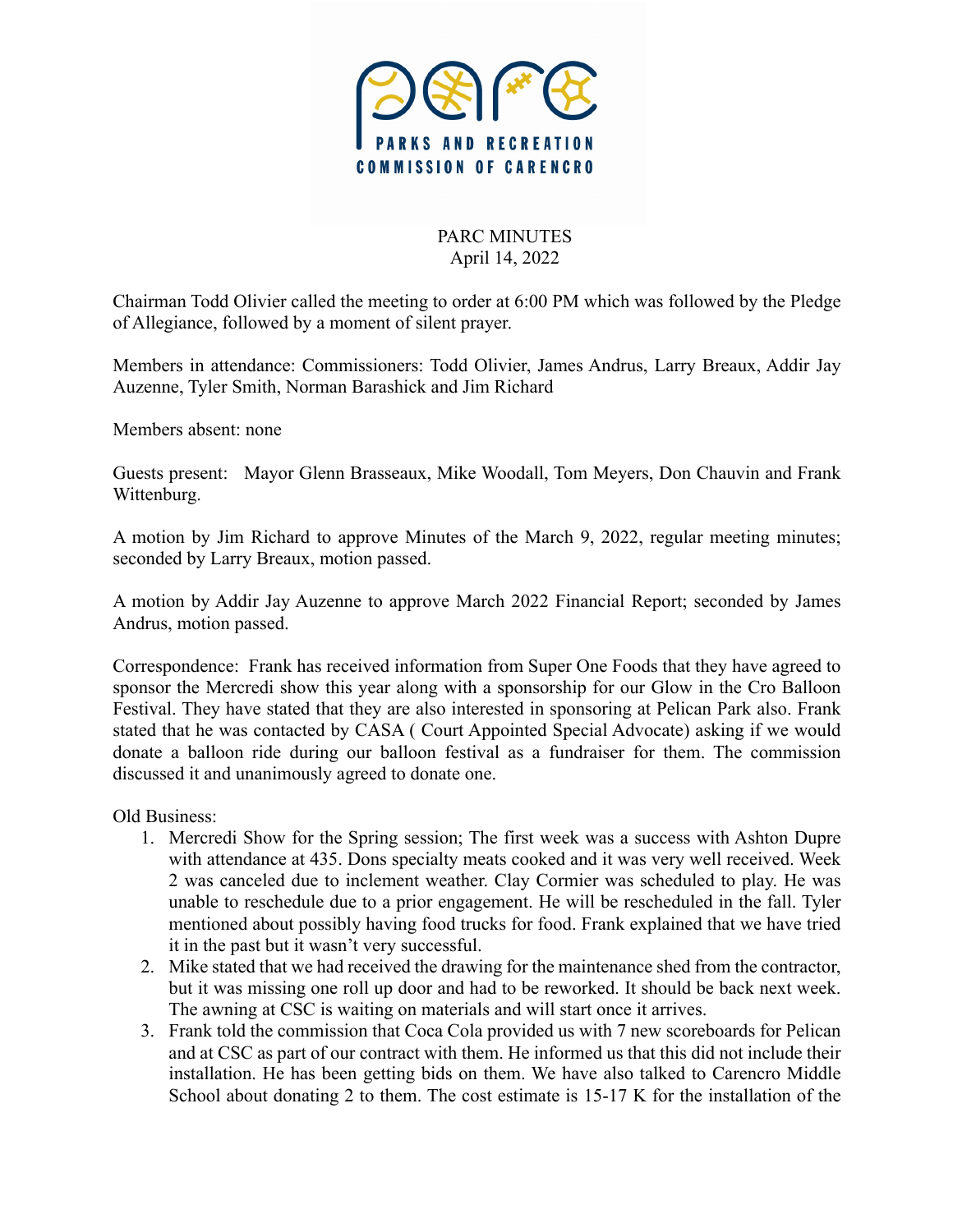new scoreboards plus 4-6 K for the two at the middle school. We will ask for a 25K budget revision from the council to add this to this years budget. Larry Breaux made a motion to do a budget revision for \$25,000 to present to the city council for the installation of the scoreboards : seconded by Tyler Smith, motion passed.

- 4. May PARC Meeting Date; Tyler Smith made a motion to change the May PARC Meeting date from Wednesday May 11 to Thursday May 12, 2022 because of the Mercredi show; seconded by Norman Barashick, motion passed.
- 5. Carencro summer program; The start date is May 30<sup>th</sup> thru July 22th, 2022. Dropoff will be at 6:30am and pickup 4:30 pm.

## New Business:

- A. Carencro Park
	- 01. We are still working to prepare the main four fields at Carencro Park for Baseball and Softball season. They have 42 teams this Spring for League play.
	- 02. Plans are being made for some clean-up days at the park for the CAYSI Board, Volunteers and Families to help with quick, small projects that we will buy the materials for.
	- 03. All playground equipment was cleaned and pressure washed.

## B. Pelican Park Report

- 01. The Warchiefs League teams are practicing every weeknight.
- 02. Our Spring Adult Slow Pitch Softball Leagues started play with an increase of teams from the Fall and last Spring.
- 03. One Adult Slow Pitch, one Youth Baseball USSSA and two Youth USSSA Fast Pitch tournaments were held in March.
- C. Carencro Sports Complex Report
	- 01. Men's soccer on Monday and Tuesday we have 13 team's league starts 4/11/22
	- 02. Starting Monday night Karata classes on 4/18/22
	- 03. Men's football league on Wednesday 10 team's leagues starts 4/13/22
	- 04. Thursday Pick up soccer and Cajun Rush night
	- 05. Friday and Saturdays are for birthday parties
	- 06. Sunday's rentals and Pick up soccer night
	- 07. Home school PE on Monday -Tuesday- Thursday average class is 15-50 kids
	- 08. Easter Camp 18-22
	- 09. Gun Show end of month